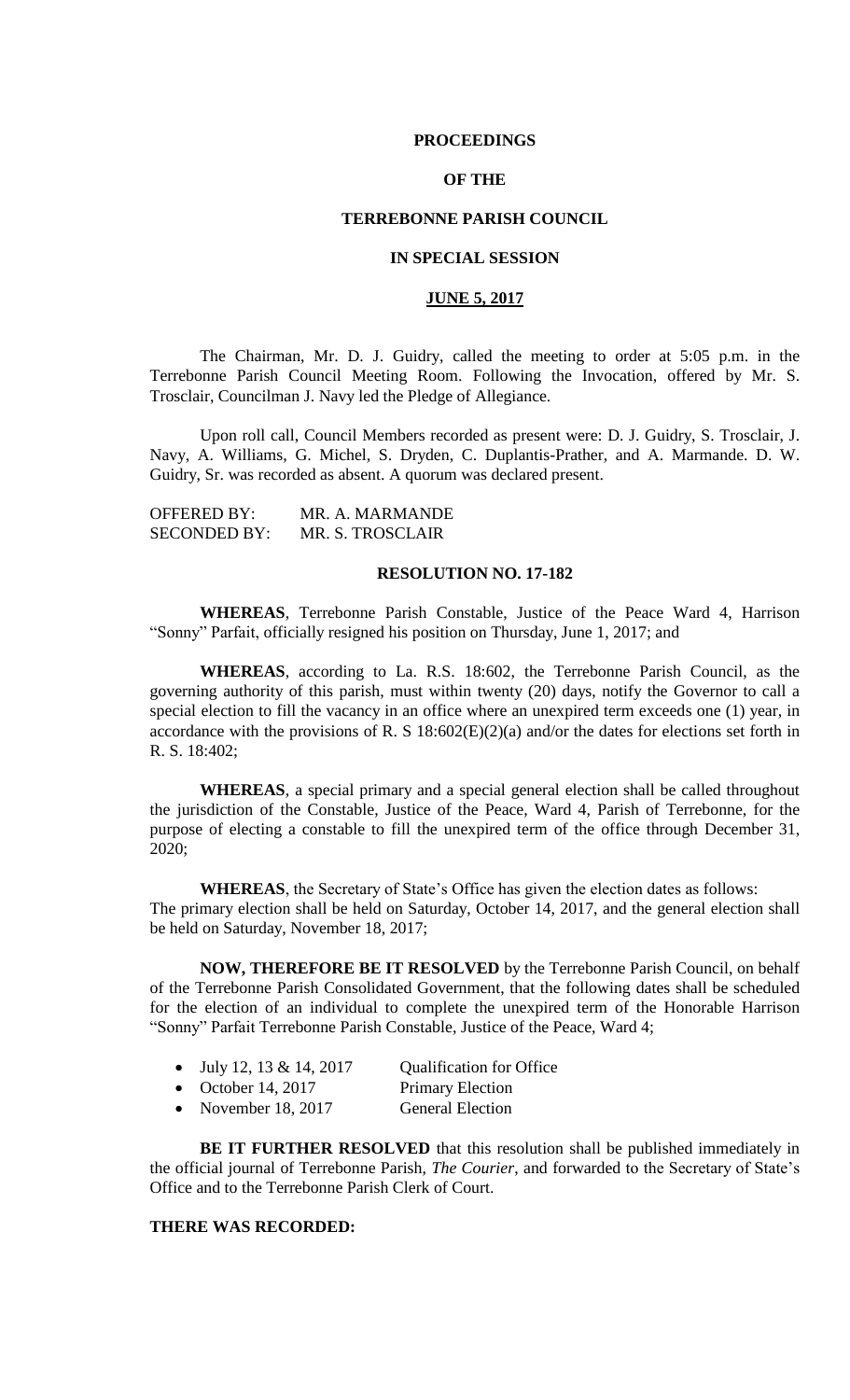YEAS: D. J. Guidry, S. Trosclair, J. Navy, A. Williams, G. Michel, S. Dryden, C. Duplantis-Prather, and A. Marmande. NAYS: None. ABSTAINING: None. ABSENT: D. W. Guidry, Sr. The Chairwoman declared the resolution adopted on this the 5th day of June 2017.

Mr. A. Marmande moved, seconded by Mr. S. Dryden, "THAT, the Council open nominations for an Interim Constable of Ward 4 due to a resignation, close nominations, and appoint Mr. Craig Luke to serve for the remainder of the term."(Motion rescinded, amended, and voted on after discussion.)

Mr. G. Michel questioned if there was another applicant for the position.

Upon request, Council Clerk Venita Chauvin stated that there was a second applicant for the position, Ms. Melissa Tucker, who was not posted to the original agenda.

Mr. G. Michel requested clarification of the motion.

Mr. A. Marmande explained that he had contacted Mr. Parfait to see if he had any recommendations of whom to fill the Interim position, but Mr. Parfait didn't know of anyone. He stated he then contacted Mr. Luke to see if he was interested in the Interim Position.

Ms. Williams suggested that the proper course of action for Mr. A. Marmande is to withdraw his original motion, then enter a motion to open nominations, close nominations, and call for a voice vote to choose between the two applicants for the position.

Mr. A. Marmande rescinded his previous motion, and Mr. S. Dryden withdrew the second.

Mr. A. Marmande moved, seconded by Ms. C. Duplantis-Prather, "THAT, the Council open nominations for an Interim Constable of Ward 4 due to a resignation, nominate Mr. Craig Luke and Ms. Melissa Tucker, close nominations, and that a voice vote of the Council be taken to determine who will fill said vacancy."

The Chairman called for a vote on the motion offered by Mr. A. Marmande. THERE WAS RECORDED: YEAS: D. J. Guidry, S. Trosclair, J. Navy, A. Williams, G. Michel, S. Dryden, C. Duplantis-Prather, and A. Marmande. NAYS: None. ABSENT: D. W. Guidry, Sr. The Chairman declared the motion adopted.

Mr. G. Michel asked of the two applicants who were in attendance if either would be looking to run for the office of Constable for Ward 4 in the upcoming election.

Upon request, Ms. Melissa Tucker, Houma resident, confirmed that she would be running for the office in the upcoming election and that she resides in the Ashland North Subdivision.

Upon request, Mr. Craig Luke, Houma resident, said that he was committed to the interim position, but that he was non-committal with regards to running for the office of Constable for Ward 4 in the upcoming election.

Voting to appoint Mr. Craig Luke D. J. Guidry S. Trosclair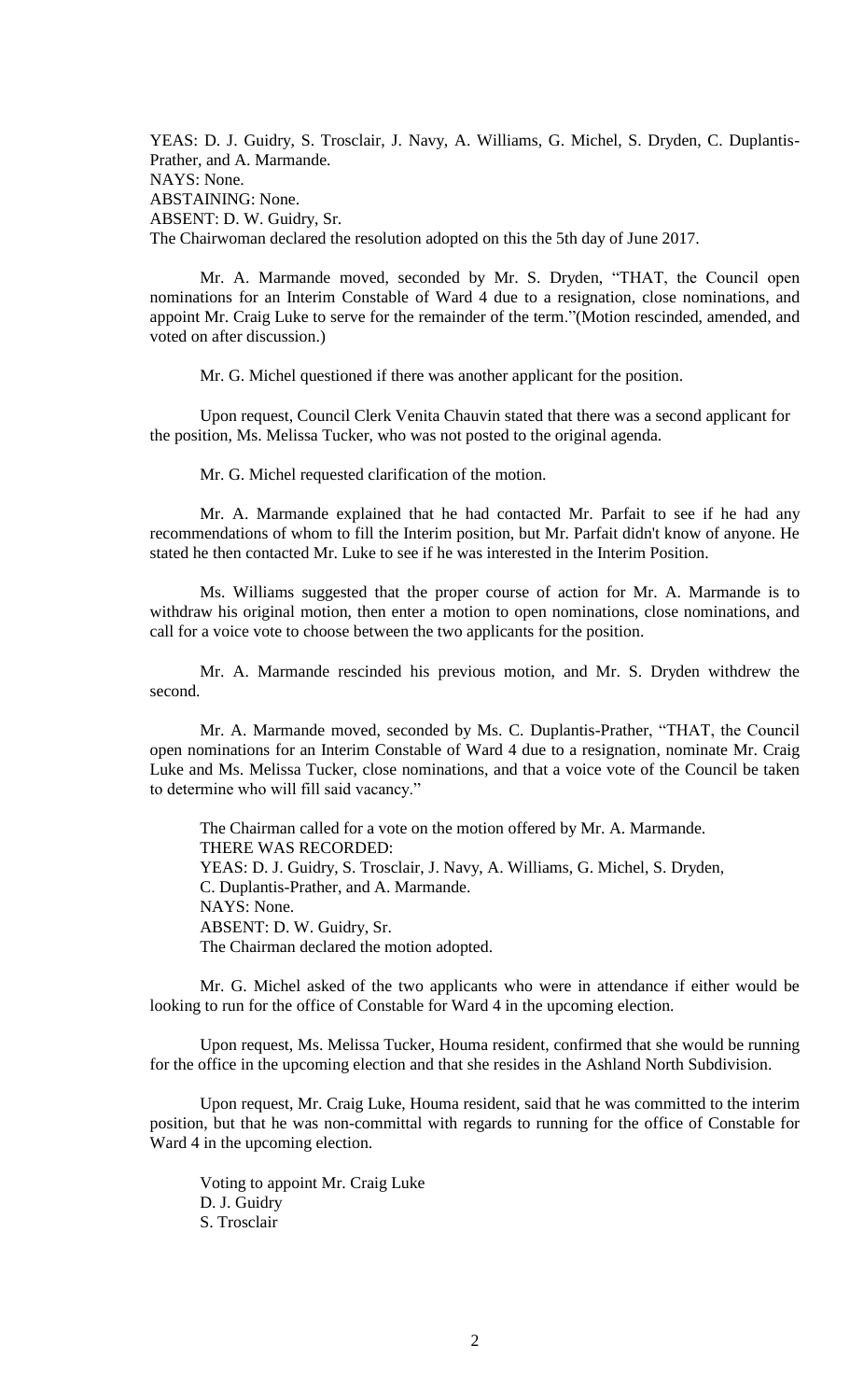J. Navy A. Williams G. Michel S. Dryden C. Duplantis-Prather A. Marmande

Voting to appoint Ms. Melissa Tucker None

The Chairman stated, "THAT as per the above voice vote, Mr. Craig Luke is appointed to serve as Interim Constable of Ward 4 until the fall election(s)."

Several Council Members congratulated Mr. Luke on his appointment and thanked both Mr. Luke and Ms. Tucker for their interest in serving Terrebonne Parish. Mr. Luke thanked the Council for the appointment and that he was honored to serve as Constable following Mr. Parfait.

| <b>OFFERED BY:</b> | MR. G. MICHEL            |
|--------------------|--------------------------|
| <b>SECONDED:</b>   | MS. C. DUPLANTIS-PRATHER |

### **RESOLUTION NO. 17-183**

**WHEREAS,** on April 24, 2017, the Terrebonne Parish Council adopted Resolution No. 17-159 approving and accepting the bid of 2 C Properties, L.L.C. for Bid No. 17-S/P-13 Surplus Sale of Parish Owned Property Located at 6314 West Park Avenue (100%) (Parcel # 13045), and

**WHEREAS**, after careful review, it has been determined that the property owned by Terrebonne Parish Consolidated Government subject to surplus was incorrectly described as follows:

A certain batture lot of land situated in Section 4, Tl 7S-R l7E, Parish of Terrebonne, Louisiana, on the left descending bank of Bayou Terrebonne, said lot belonging to Terrebonne Parish Consolidated Government and comprising of 5,401.4 sq. ft. Commencing from a found Louisiana Department of Highway concrete monument, State Project No. 65-04-14; thence along the southeast rightof-way of Westside Blvd. Bridge N 71°08' 13" E, a distance of 62.24' to a point located at the intersection with the southwest right-of-way of West Park Avenue; thence along the right-of-way of West Park Avenue N 33°19'25" W, a distance of 93.50' to a set chiseled "X", being the POINT OF BEGINNING.

Thence S 57°11'35" W, a distance of 94.20' to a point located on Bayou Terrebonne; Thence meandering along the bank of Bayou Terrebonne N31°19'46" W, a distance of 25.38' to a point; Thence meandering along said Bayou N29°03'35" W, a distance of 19.16' to a point; Thence meandering along said Bayou N31°15'41" W, a distance of 13.25' to a point; Thence N 56°40'35" E, a distance of 91.41' to a set chiseled "X" located on the southwest right-of-way of West Park Avenue; Thence along said right- of-way S33°l9'25" E, a distance of 58.57' to a set chiseled "X", the POINT OF BEGINNING.

All as shown on a plat prepared by Providence Engineering and Design, LLC. under the supervision of Terral J. Martin, Jr., P.L.S. No. 5030, titled: "SURVEY SHOWING WESTSIDE BLVD BRIDGE RIGHT-OF-WAY AND REMAINING PORTION OF 5,401.4 SQ.FT. LOT ON PROPERTY BELONGING TO TERREBONNE PARISH CONSOLDIATED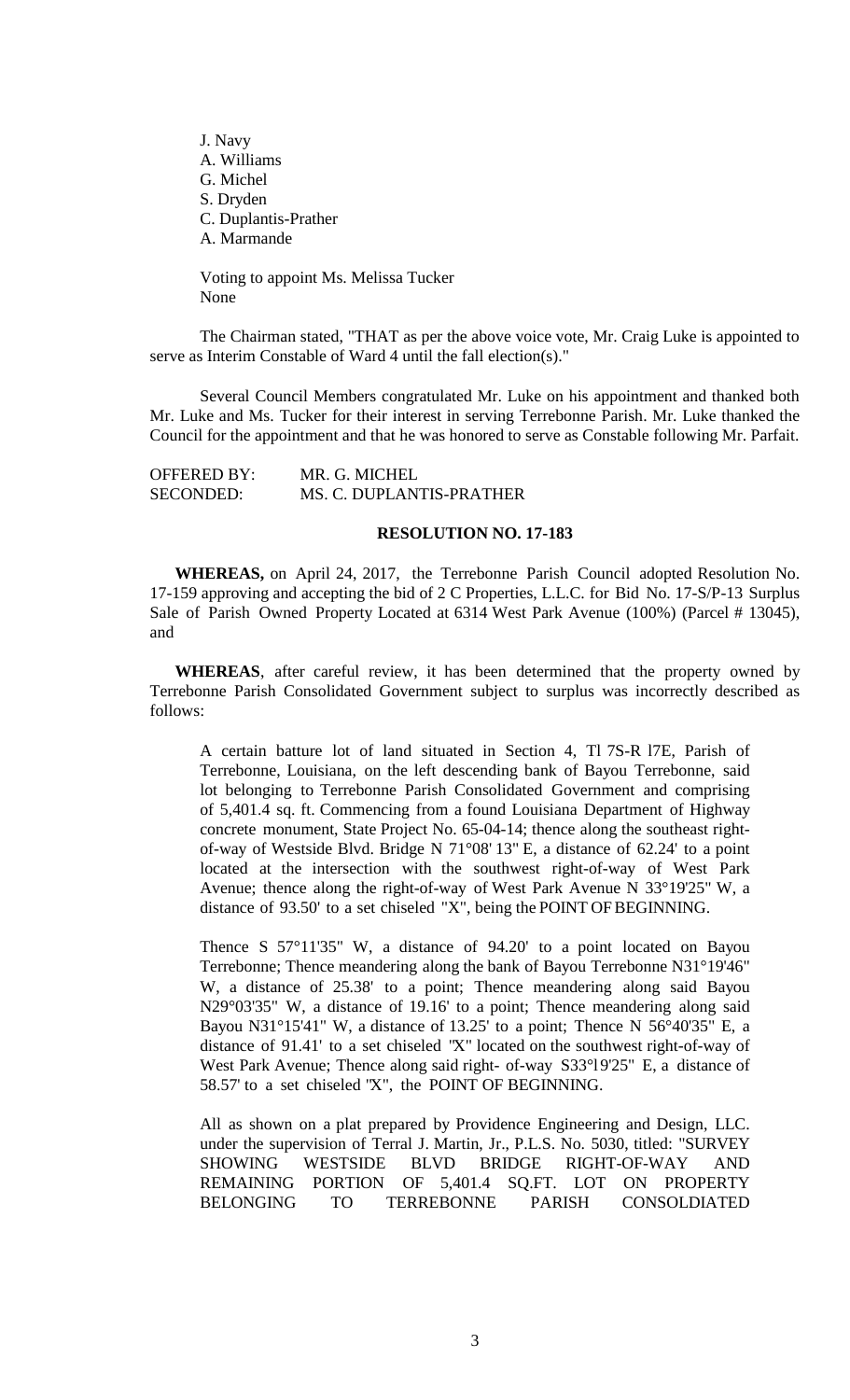GOVERNMENT"; located in Section 4, T17S-R17E, Terrebonne Parish, Louisiana, dated March 15, 2017.

## **Westside Blvd.Bridge Right-of-Way**

A certain strip of land situated in Section 4, Tl7S-Rl 7E, Parish of Terrebonne, Louisiana, on the left descending bank of Bayou Terrebonne, belonging to Terrebonne Parish Consolidated Government and comprising of 1,791.9 sq.ft. Commencing from a found Louisiana Department of Highway concrete monument, State Project No. 65- 04-14; thence along the southeast right-of-way of Westside Blvd. Bridge N 71°08' 13" E, a distance of 62.24' to a point located at the intersection with the southwest right- of-way of West Park Avenue; thence along the right-of-way of West Park Avenue N 33°19'25" W, a distance of 93.50' to a set chiseled "X", being the POINT OF BEGINNING.

Thence S 33°19'25" E, a distance of 18.50' to a set chiseled "X"; Thence S 57°11'35" W, a distance of 99.53' to a point; Thence N  $17^{\circ}12'14''$  W, a distance of 19.20' to a point; Thence N  $57^{\circ}11'35''$  E, a distance of 94.20' to a set chiseled "X", the POINT OF BEGINNING.

All as shown on a plat prepared by Providence Engineering and Design, LLC. under the supervision of Terral J. Martin, Jr., P.L.S. No. 5030, titled: "SURVEY SHOWING WESTSIDE BLVD BRIDGE RIGHT-OF-WAY AND REMAINING PORTION OF 5,401.4 SQ.Ff . LOT ON PROPERTY BELONGING TO TERREBONNE PARISH CONSOLDIATED GOVERNMENT"; located in Section 4, Tl7S-Rl 7E, Terrebonne Parish, Louisiana, dated March 15, 2017. (Parcel # 13045) (6314 West Park Avenue), and

**WHEREAS**, the Westside Boulevard Bridge Right-of-Way, was referenced in Resolution No. 17-159 in error as the property is not subject to Bid No. 17-S/P-13 and the Surplus Sale of Parish Owned Property located at 6314 West Park Avenue (100%) (Parcel #13045), and, as such, the following described property is to be rescinded:

#### **Westside Blvd.Bridge Right-of-Way**

A certain strip of land situated in Section 4, Tl7S-Rl 7E, Parish of Terrebonne, Louisiana, on the left descending bank of Bayou Terrebonne, belonging to Terrebonne Parish Consolidated Government and comprising of 1,791.9 sq.ft. Commencing from a found Louisiana Department of Highway concrete monument, State Project No. 65- 04-14; thence along the southeast right-of-way of Westside Blvd. Bridge N 71°08' 13" E, a distance of 62.24' to a point located at the intersection with the southwest right- of-way of West Park Avenue; thence along the right-of-way of West Park Avenue N 33°19'25" W, a distance of 93.50' to a set chiseled "X", being the POINT OF BEGINNING.

Thence S 33°19'25" E, a distance of 18.50' to a set chiseled "X"; Thence S 57°11'35" W, a distance of 99.53' to a point; Thence N 17°12'14" W, a distance of 19.20' to a point; Thence N 57°11'35" E, a distance of 94.20' to a set chiseled "X", the POINT OF BEGINNING.

All as shown on a plat prepared by Providence Engineering and Design, LLC. under the supervision of Terral J. Martin, Jr., P.L.S. No. 5030, titled: "SURVEY SHOWING WESTSIDE BLVD BRIDGE RIGHT-OF-WAY AND REMAINING PORTION OF 5,401.4 SQ.Ff . LOT ON PROPERTY BELONGING TO TERREBONNE PARISH CONSOLDIATED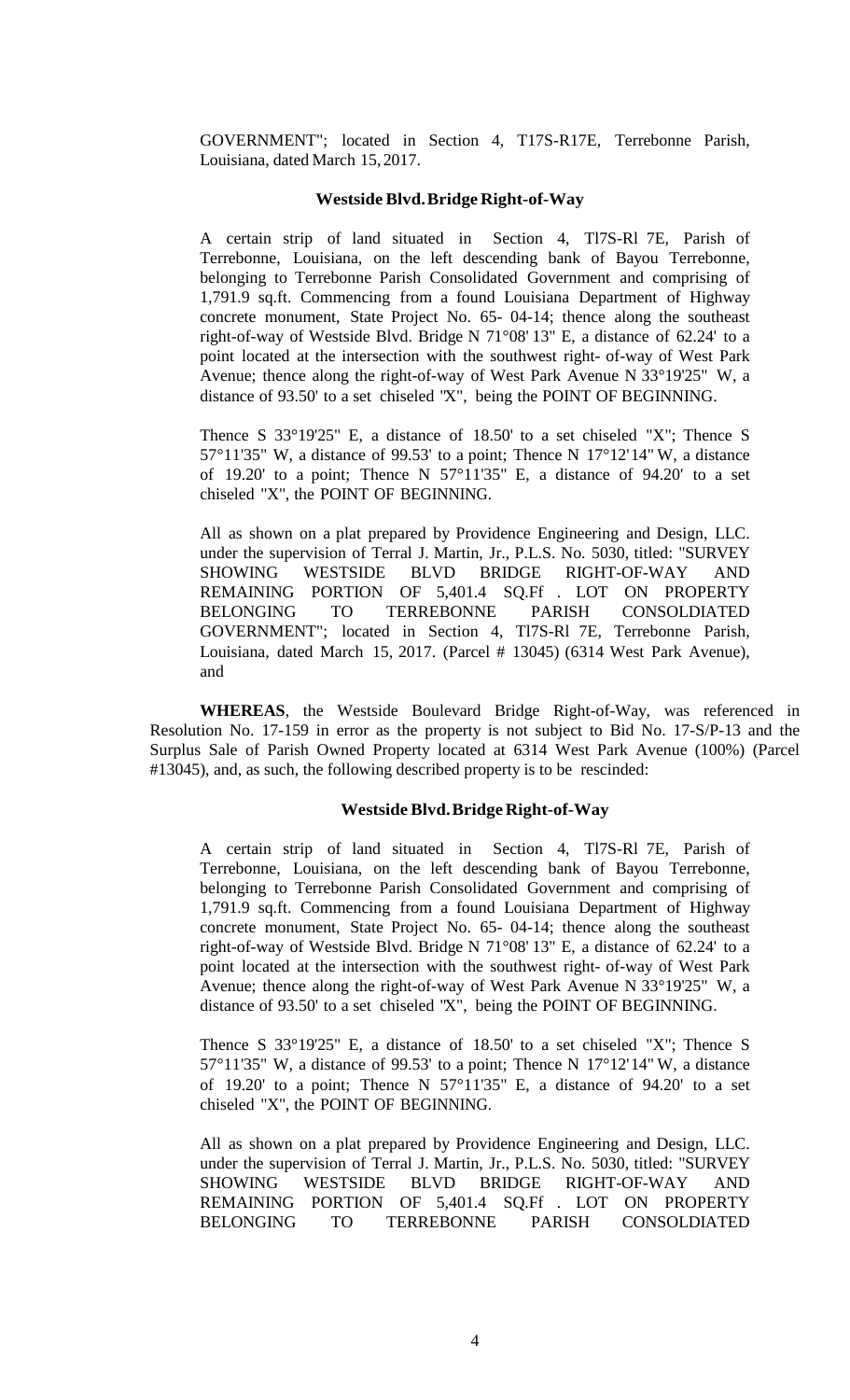GOVERNMENT"; located in Section 4, Tl7S-Rl 7E, Terrebonne Parish, Louisiana, dated March 15, 2017. (Parcel # 13045) (6314 West Park Avenue), and

**WHEREAS**, the correct legal description of the property owned by Terrebonne Parish Consolidated Government as surplus, thus, subject to the accepted Bid No. 17-S/P-13 and the Surplus Sale of Parish Owned Property located at 6314 West Park Avenue (100%) (Parcel #13045 is described as follows:

A certain batture lot of land situated in Section 4, T17S-R17E, Parish of Terrebonne, Louisiana, on the left descending bank of Bayou Terrebonne, said lot belonging to Terrebonne Parish Consolidated Government and comprising of 5,401.4 sq. ft. Commencing from a set chiseled "X" located at the intersection of the southwest right-of-way of West Park Avenue and the northernmost Westside Bridge right-of-way, being the southeast corner of said lot, designated the POINT OF BEGINNING.

Thence S 57º11'35" W, a distance of 94.20' to a point located on Bayou Terrebonne; Thence meandering along the bank of Bayou Terrebonne N31º19'46" W, a distance of 25.38' to a point; Thence meandering along said Bayou N29°03'35" W, a distance of 19.16' to a point; Thence meandering along said Bayou N31°15'41" W, a distance of 13.25' to a point; Thence N 56°40'35" E, a distance of 91.41' to a set chiseled "X" located on the southwest right-of-way of West Park Avenue; Thence along said right-of-way S33º19'25" E, a distance of 58.57' to a set chiseled "X", the POINT OF BEGINNING.

All as shown on a plat prepared by Providence Engineering and Design, LLC. under the supervision of Terral J. Martin, Jr., P.L.S. No. 5030, titled: "SURVEY SHOWING WESTSIDE BLVD BRIDGE RIGHT-OF-WAY AND REMAINING PORTION OF 5,401.4 SQ.FT. LOT ON PROPERTY BELONGING TO TERREBONNE PARISH CONSOLDIATED GOVERNMENT", located in Section 4, T17S-R17E, Terrebonne Parish, Louisiana, dated March 15, 2017, and said plat attached hereto and made a part hereof as Exhibit C; together with all buildings and improvements thereon, and all rights, ways, privileges and servitudes thereunto belonging or in anywise appertaining.

The Seller and Purchaser agree that this entire sale is made, executed and accepted subject to any and all outstanding restrictive covenants, building restrictions, zoning, planning, mineral conveyances, mineral reservations, mineral leases, mineral servitudes, and any existing easements, servitudes of any nature, including but not limited to drainage, sewerage, rights of way, leases and/or obligations of ownerships, etc., of any nature whatsoever, affecting and encumbering the subject property, whether that may be unrecorded or recorded and filed in the Terrebonne Parish Clerk of Court's Office, and/or as shown on surveys and plats filed on record and annexed herein.

Title is transferred from property acquired by Terrebonne Parish Consolidated Government from Travis M. Gravois, by an Act of Cash Sale before Courtney E. Alcock, Notary Public, dated May 22, 2013, and recorded on May 29, 2013 at Terrebonne Parish COB 2333, Folio 414, under Entry No. 1428083.

Bearing a municipal address of 6314 West Park Avenue, Houma, LA 70360.

**WHEREAS**, the Parish Council intends to rescind Resolution No. 17-159 and adopt this new Resolution concerning this surplus property for the reasons stated herein; and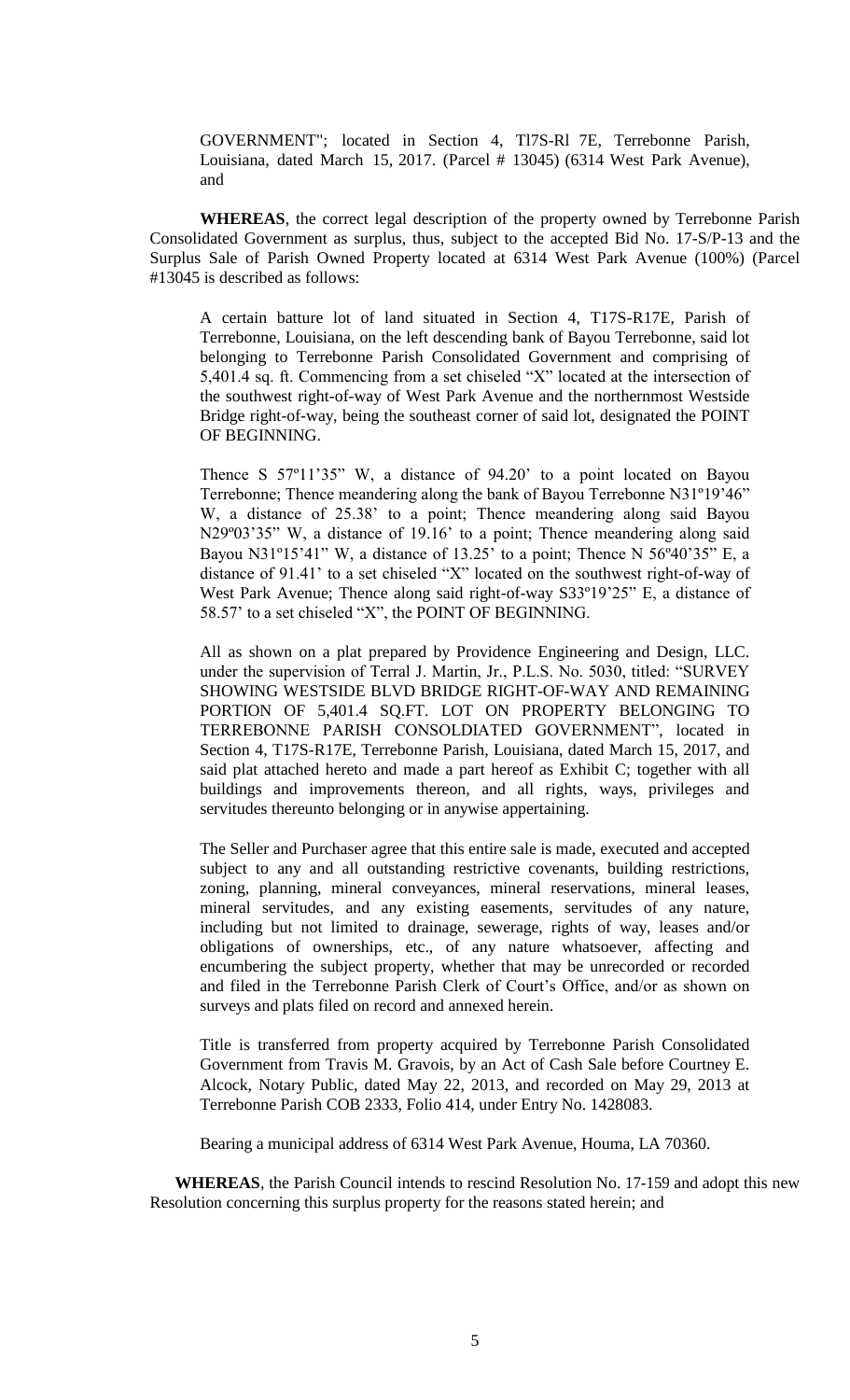**WHEREAS**, the Parish Administration recommends the acceptance of the aforementioned bid per attached bid documents and pursuant to all the terms and conditions as stated in Ordinance 8806 and as set forth in the Act of Sale as approved by legal department; and

**NOW THEREFORE BE IT RESOLVED** by Terrebonne Parish Council that Resolution No. 17-159 is rescinded in its entirety, and

**NOW, THEREFORE BE IT FURTHER RESOLVED** by Terrebonne Parish Council, on behalf of the Terrebonne Parish Consolidated Government, that the bid of 2 C Properties for the property described as:

"A certain batture lot of land situated in Section 4, T17S-R17E, Parish of Terrebonne, Louisiana, on the left descending bank of Bayou Terrebonne, said lot belonging to Terrebonne Parish Consolidated Government and comprising of 5,401.4 sq. ft. Commencing from a set chiseled "X" located at the intersection of the southwest right-of-way of West Park Avenue and the northernmost Westside Bridge right-of-way, being the southeast corner of said lot, designated the POINT OF BEGINNING.

Thence S 57º11'35" W, a distance of 94.20' to a point located on Bayou Terrebonne; Thence meandering along the bank of Bayou Terrebonne N31º19'46" W, a distance of 25.38' to a point; Thence meandering along said Bayou N29°03'35" W, a distance of 19.16' to a point; Thence meandering along said Bayou N31<sup>o</sup>15'41" W, a distance of 13.25' to a point; Thence N 56 $\degree$ 40'35" E, a distance of 91.41' to a set chiseled "X" located on the southwest right-of-way of West Park Avenue; Thence along said right-of-way S33º19'25" E, a distance of 58.57' to a set chiseled "X", the POINT OF BEGINNING.

All as shown on a plat prepared by Providence Engineering and Design, LLC. under the supervision of Terral J. Martin, Jr., P.L.S. No. 5030, titled: "SURVEY SHOWING WESTSIDE BLVD BRIDGE RIGHT-OF-WAY AND REMAINING PORTION OF 5,401.4 SQ.FT. LOT ON PROPERTY BELONGING TO TERREBONNE PARISH CONSOLDIATED GOVERNMENT", located in Section 4, T17S-R17E, Terrebonne Parish, Louisiana, dated March 15, 2017, and said plat attached hereto and made a part hereof as Exhibit C; together with all buildings and improvements thereon, and all rights, ways, privileges and servitudes thereunto belonging or in anywise appertaining.'

in the amount of One Hundred Fifty-One Thousand One Hundred Dollars (\$151,100.00) plus the 5% website transaction fee of Seven Thousand Five Hundred Fifty-Five Dollars (\$7,555.00) for a total of One Hundred Fifty-Eight Thousand Six Hundred Fifty-Five Dollars (\$158,655.00) is accepted as per submitted bid documents and pursuant to all the terms and conditions as stated in Ordinance 8806.

# **THERE WAS RECORDED:**

YEAS: D. J. Guidry, S. Trosclair, J. Navy, A. Williams, G. Michel, S. Dryden, C. Duplantis-Prather, and A. Marmande. NAYS: None. ABSTAINING: None. ABSENT: D. W. Guidry, Sr. The Chairwoman declared the resolution adopted on this the 5th day of June 2017.

\* \* \* \* \* \* \* \* \*

Mr. S. Trosclair moved, seconded by Ms. C. Duplantis-Prather, "THAT, there being no further business to come before the Council the meeting be adjourned."